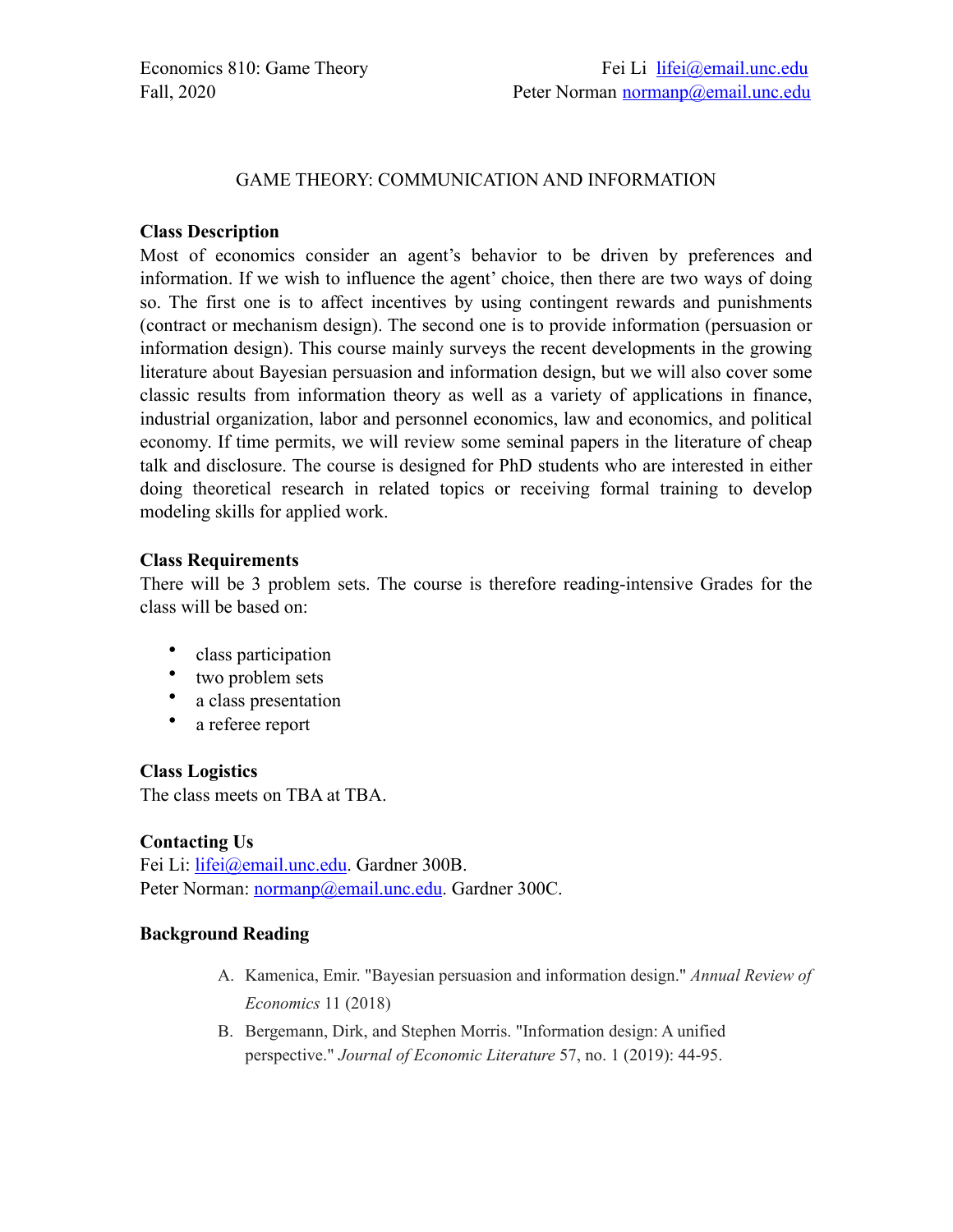# **Tentative Schedule** [1](#page-1-0)

# 1. Information Theory

- <span id="page-1-1"></span>A. Blackwell, David. "Equivalent comparisons of experiments." *The annals of mathematical statistics* (1953): 265-272.
- B. Marschak, Jacob, and Koichi Miyasawa. "Economic comparability of information systems." *International Economic Review* 9, no. 2 (1968): 137-174.
- C. \*de Oliveira, Henrique. "Blackwell's informativeness theorem using diagrams." *Games and Economic Behavior* 109 (2018): 126-131.
- D. \*Green, Jerry Richard, and Nancy Stokey. *Two representations of information structures and their comparisons*. Institute for Mathematical Studies in the Social Sciences, (1978).
- E. \*Rothschild, Michael, and Joseph E. Stiglitz. "Increasing risk: I. A definition." Journal of Economic theory 2, no. 3 (1970): 225-243.
- F. Leshno, Moshe, Haim Levy, and Yishay Spector. "A Comment on Rothschild and Stiglitz's "Increasing Risk: I. A Definition"." *Journal of Economic Theory* 77, no. 1 (1997): 223-228.

# 2. Concavification Approach

- A. \*Kamenica, Emir, and Matthew Gentzkow. "Bayesian persuasion." *American Economic Review* 101, no. 6 (2011): 2590-2615.
- B. Rayo, Luis, and Ilya Segal. "Optimal information disclosure." *Journal of Political Economy* 118, no. 5 (2010): 949-987.
- C. Alonso, Ricardo, and Odilon Camara. "Bayesian persuasion with heterogeneous priors." *Journal of Economic Theory* 165 (2016): 672-706.

### 3. Multiple Senders Persuasion

- A. Gentzkow, Matthew, and Emir Kamenica. "Competition in persuasion." *The Review of Economic Studies* 84, no. 1 (2016): 300-322.
- B. \*Gentzkow, Matthew, and Emir Kamenica. "Bayesian persuasion with multiple senders and rich signal spaces." *Games and Economic Behavior* 104 (2017): 411-429.
- C. Li, Fei, and Peter Norman. "On Bayesian persuasion with multiple senders." *Economics Letters* 170 (2018): 66-70.
- D. \*Li, Fei, and Peter Norman. "Sequential persuasion." *Available at SSRN 2952606* (2018).
- E. Board, Simon, and Jay Lu. "Competitive information disclosure in search markets." *Journal of Political Economy* 126, no. 5 (2018): 1965-2010.
- F. Boleslavsky, Raphael, and Christopher Cotton. "Grading standards and education quality." *American Economic Journal: Microeconomics* 7, no. 2 (2015): 248-79.
- G. Au, Pak Hung, and Keiichi Kawai. "Competitive information disclosure by multiple senders." *Games and Economic Behavior* 119 (2020): 56-78.

<span id="page-1-0"></span> $1$  Papers marked with  $(*)$  will be covered in lectures.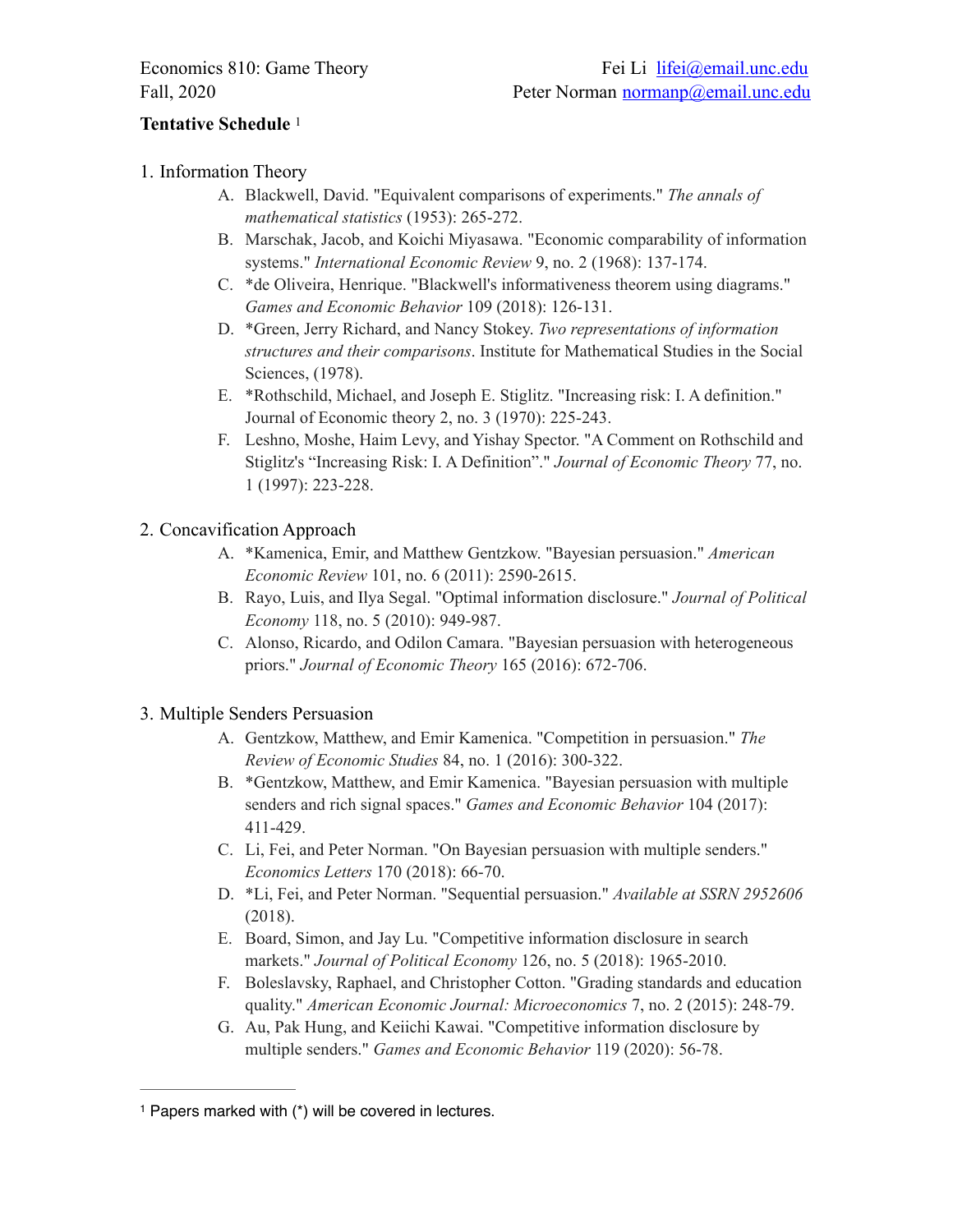### 4. On the Commitment Assumption

- A. \*Lipnowski, Elliot, and Doron Ravid. "Cheap talk with transparent motives." (2020). *Econometrica*
- B. Perez-Richet, Eduardo, and Vasiliki Skreta. *Test design under falsification*. Working paper, (2019).
- C. Mathevet, Laurent, David Pearce, and Ennio Stacchetti. "Reputation and information design." (2019).
- D. Best, James, and Daniel Quigley. "Persuasion for the long run." *Available at SSRN 2908115* (2017).
- E. Lipnowski, Elliot, Doron Ravid, and Denis Shishkin. "Persuasion via weak institutions." (2020)
- F. Guo, Yingni, and Eran Shmaya. *Costly miscalibration*. Working paper, (2018).

### 5. Posterior-Mean Approach

- A. Kolotilin, Anton. "Optimal information disclosure: A linear programming approach." *Theoretical Economics* 13, no. 2 (2018): 607-635.
- B. \*Gentzkow, Matthew, and Emir Kamenica. "A Rothschild-Stiglitz approach to Bayesian persuasion." *American Economic Review* 106, no. 5 (2016): 597-601.
- C. \*Dworczak, Piotr, and Giorgio Martini. "The simple economics of optimal persuasion." *Journal of Political Economy* 127, no. 5 (2019): 1993-2048.

### 6. Information and Pricing

- A. Lewis, Tracy R., and David EM Sappington. "Supplying information to facilitate price discrimination." *International Economic Review* (1994): 309-327.
- B. Anderson, Simon P., and Régis Renault. "Advertising content." *American Economic Review* 96, no. 1 (2006): 93-113.
- C. \*Roesler, Anne-Katrin, and Balázs Szentes. "Buyer-optimal learning and monopoly pricing." *American Economic Review* 107, no. 7 (2017): 2072-80.
- D. Ravid, Doron, Anne-Katrin Roesler, and Balázs Szentes. "Learning before trading: on the inefficiency of ignoring free information." *Available at SSRN 3317917* (2019).
- E. \*Armstrong, Mark, and Jidong Zhou. "Consumer information and the limits to competition." Working Paper (2019).
- F. Hwang, Ilwoo, Kyungmin Kim, and Raphael Boleslavsky. "Competitive Advertising and Pricing." Working Paper (2019).

### 7. Persuasion with Private Information

- A. \*Kolotilin, Anton, Tymofiy Mylovanov, Andriy Zapechelnyuk, and Ming Li. "Persuasion of a privately informed receiver." *Econometrica* 85, no. 6 (2017): 1949-1964.
- B. \*Kolotilin, Anton, and Andriy Zapechelnyuk. "Persuasion meets delegation." *arXiv preprint arXiv:1902.02628* (2019).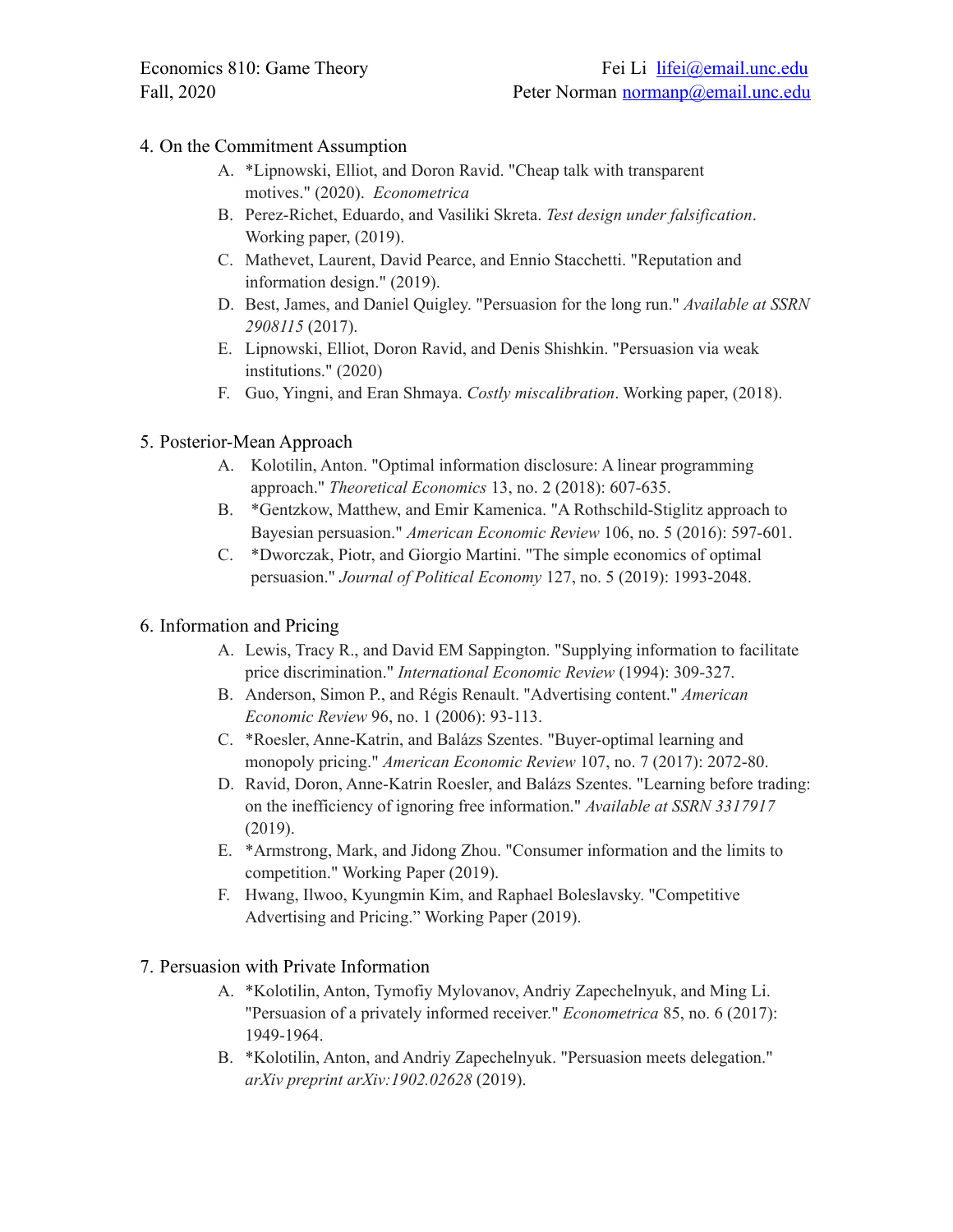- C. Guo, Yingni, and Eran Shmaya. "The interval structure of optimal disclosure." *Econometrica* 87, no. 2 (2019): 653-675.
- D. Hedlund, Jonas. "Bayesian persuasion by a privately informed sender." *Journal of Economic Theory* 167 (2017): 229-268.

#### 8. Information Design Approach

- A. Bergemann, Dirk, and Stephen Morris. "Bayes correlated equilibrium and the comparison of information structures in games." *Theoretical Economics* 11, no. 2 (2016): 487-522.
- B. \*Taneva, Ina. "Information design." American Economic Journal: Microeconomics 11, no. 4 (2019): 151-85.
- C. Mathevet, Laurent, Jacopo Perego, and Ina Taneva. "On Information Design in Games." (2019). *Journal of Political Economy*.
- D. \*Morris, Oyama and Takahashi. "Adversarial Information Design in Binary-Action Supermodular Games" working paper (2019)

#### 9. Information Design and Political Economy

- A. \*Alonso, Ricardo, and Odilon Câmara. "Persuading voters." *American Economic Review* 106, no. 11 (2016): 3590-3605.
- B. \*Chan, Jimmy, Seher Gupta, Fei Li, and Yun Wang. "Pivotal persuasion." *Journal of Economic Theory* 180 (2019): 178-202.
- C. Bardhi, Arjada, and Yingni Guo. "Modes of persuasion toward unanimous consent." *Theoretical Economics* 13, no. 3 (2018): 1111-1149.
- D. \*Inostroza, Nicolas, and Alessandro Pavan. "Persuasion in global games with application to stress testing." (2019).
- E. \*Li, Fei, Yangbo Song, and Mofei Zhao. "Global Manipulation by Local Obfuscation." (2019).

#### 10.Dynamic Information Design

- A. \*Hörner, Johannes, and Andrzej Skrzypacz. "Selling information." *Journal of Political Economy* 124, no. 6 (2016): 1515-1562.
- B. \*Ely, Jeffrey C. "Beeps." *American Economic Review* 107, no. 1 (2017): 31-53.
- C. \*Ely, Jeffrey C., and Martin Szydlowski. "Moving the goalposts." *Journal of Political Economy* 128, no. 2 (2020).
- D. Brocas, Isabelle, and Juan D. Carrillo. "Influence through ignorance." *The RAND Journal of Economics* 38, no. 4 (2007): 931-947.
- E. \*Henry, Emeric, and Marco Ottaviani. "Research and the approval process: the organization of persuasion." *American Economic Review* 109, no. 3 (2019): 911-55.
- F. Doval, Laura, and Jeffrey Ely. *Sequential information design*. Working paper, 2019.